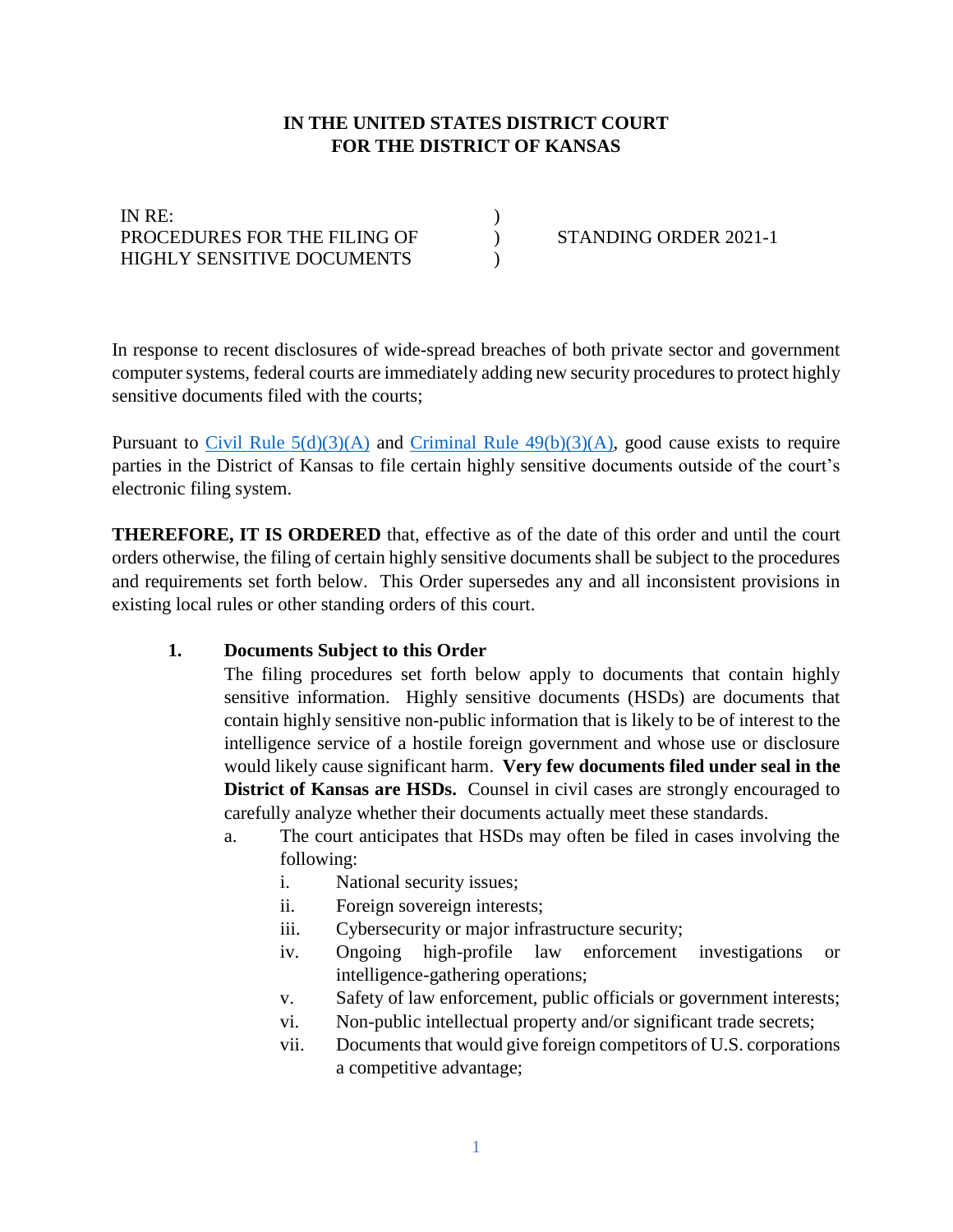- viii. The reputational interests of the U.S. or any State, or local government; or
- ix. False Claims or Qui Tam cases.
- b. The court also anticipates that where any of the above are referenced, the following types of sealed documents may constitute HSDs:
	- i. Applications for search warrants;
	- ii. Applications for production of stored electronic communications under 18 U.S.C. § 2703; and
	- iii. Applications for electronic surveillance under 18 U.S.C. §2518.
- c. The following types of documents are generally not considered HSDs:
	- i. Presentence reports, pretrial release reports, and documents related to such reports;
	- ii. Pleadings related to cooperation in most criminal cases;
	- iii. Items contained in Restricted Document Folders;
	- iv. Sealed indictments, criminal complaints, arrest warrants or petitions for action on conditions of release;
	- v. Grand jury proceedings;
	- vi. Social Security records;
	- vii. Most sealed filings and protective orders in most cases, including settlement agreements;
	- viii. Medical, mental health or rehabilitation records;
	- xi. Attorney discipline proceedings;
	- x. Administrative immigration records;
	- x. Juvenile proceedings;
	- xi. Documents containing personal or financial information; or
	- xii. Education records.
- d. Any dispute as to whether a document is an HSD shall be resolved by the presiding judge or, when no presiding judge is assigned, the Chief Judge.

# **2. Filing of Motions to Treat a Document as an HSD**

Represented parties and pro se litigants

a. A represented party or pro se party shall file a motion to treat a document as an HSD and a proposed order in the same fashion as a motion to file under D. Kan. Local Rules 5.4.6 and CR49.6(a) except that a copy of the proposed motion and accompanying HSD shall not be filed electronically. The motion shall explain, in detail, why the proposed document constitutes an HSD under the criteria set out in paragraph 1 above or why it should otherwise be filed without revealing the highly sensitive information contained within the HSD. The motion should be filed in paper along with the HSD in accordance with paragraph 2(b) below.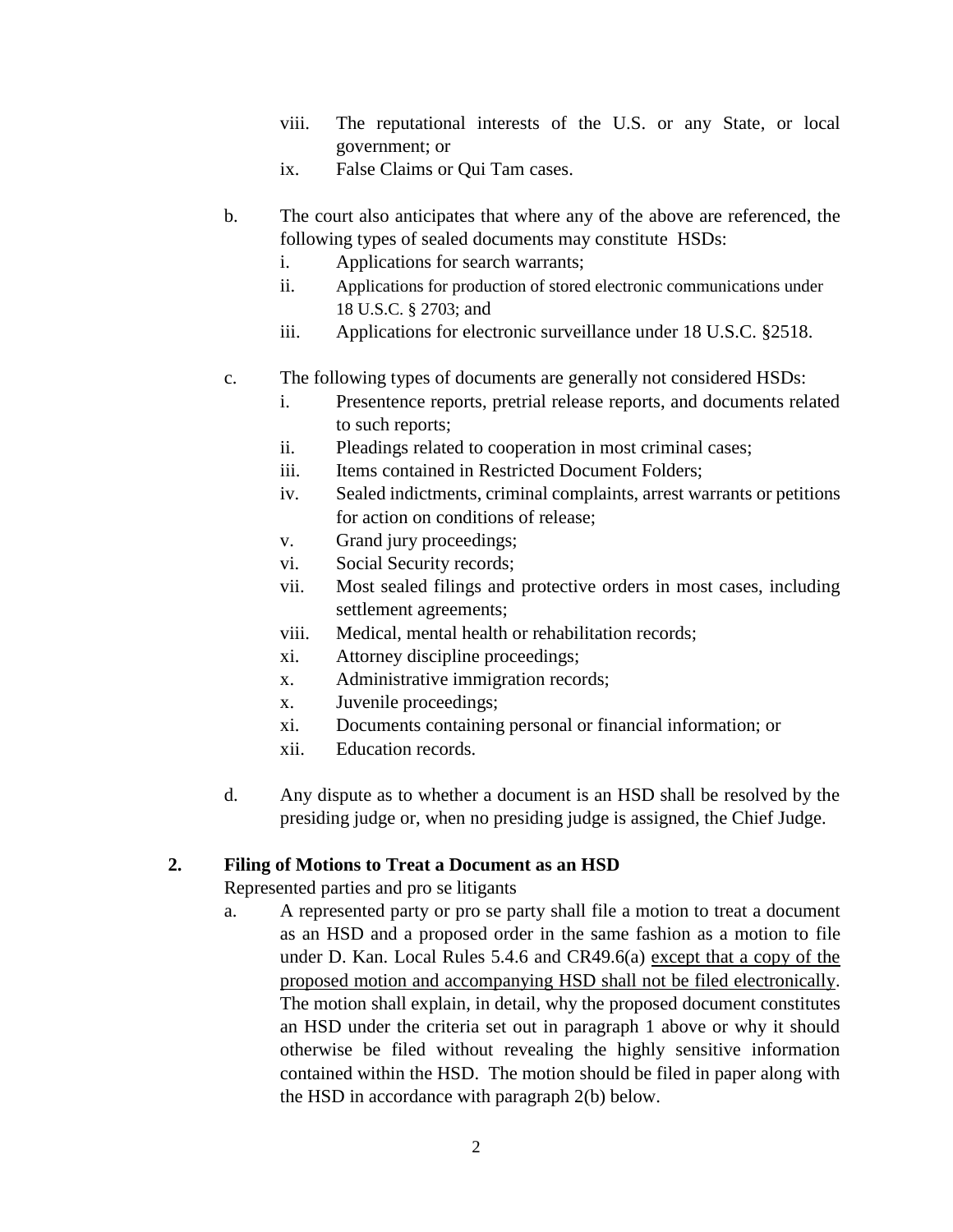- b. The filing party shall deliver to the clerk's office three paper copies of the motion and HSD sought to be filed along with a certificate of service. These documents shall be submitted in a sealed envelope marked "HIGHLY SENSITIVE DOCUMENT" and marked with the applicable case number, attorney's name, street address, telephone number, and e-mail address. If paper cannot be used, please call the clerk's office to find out the requirements of submitting the information on an electronic device. Upon receipt, the clerk's office will make an informational docket entry that a motion to treat a document as an HSD has been filed.
- c. The filing party shall serve the proposed HSD on the other parties as follows:
	- i. Criminal cases by any manner specified in Criminal Rule  $49(a)(3)(B)$  or  $(a)(4)$ , except for service via the court's electronic filing system; or
	- ii. Civil cases by any manner specified in Civil Rule  $5(b)(2)$ , except for service via the court's electronic filing system.
- d. The court will issue an order on the motion and, if granted, an informational entry will be made on the case docket indicating that the HSD has been filed with the court. Any order resulting from this Standing Order may be by text entry only, stating whether the motion is sufficient to classify the document as an HSD. The clerk's office will maintain the HSD in a secure paper filing system or a secure standalone computer system that is not connected to any network.

### **3. Service of Highly Sensitive Court Orders**

If the court determines that a court order contains highly sensitive information, the clerk's office will file and maintain the order in a secure paper filing system or a secure standalone computer system that is not connected to any network and will serve paper copies of the order on the parties via mail.

# **4. Removal of Existing HSDs or Highly Sensitive Cases from the Court's Electronic Filing System**

- a. Upon motion of a party or upon its own motion, the court may determine that a document, case, or any portion of it, that has been filed electronically is highly sensitive and direct that the HSD or case be removed from the court's electronic filing system and maintained by the clerk's office in a secure paper filing system or a secure standalone computer system that is not connected to any network.
- b. A party's motion to remove an HSD or highly sensitive case from the court's electronic filing system shall explain, in detail, why such document or case is highly sensitive under the criteria set out in paragraph 1. above or why it should otherwise be subject to the heightened protection for HSDs.